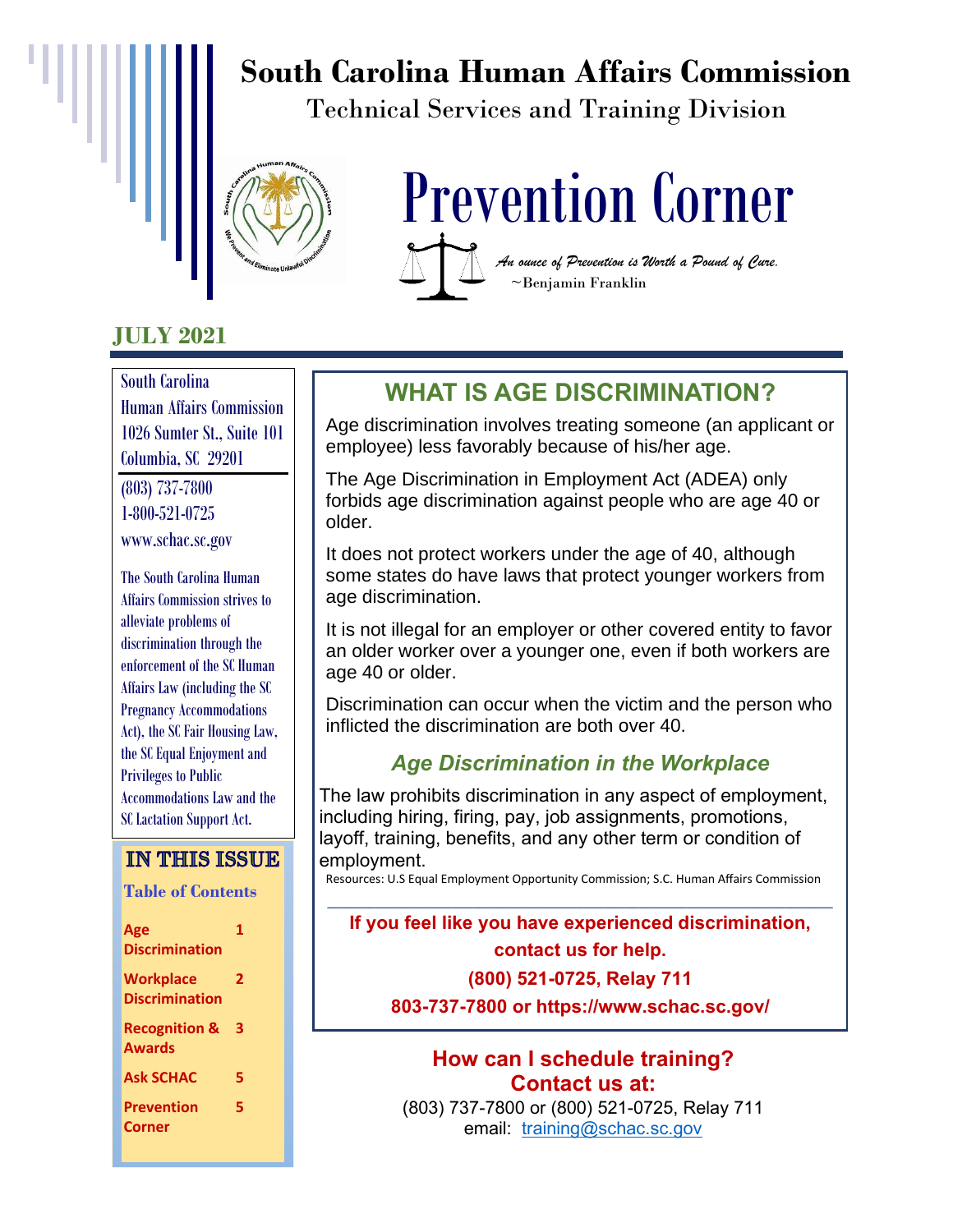

# **Age Discrimination: Potential Discriminatory Practices**

- Seeing a pattern of hiring only younger employees.
- Getting turned down for a promotion.
- Being encouraged or forced to retire.
- Having your position eliminated.
- Facing unfair discipline.

# **DISCRIMINATION EXAMPLES**

#### **SCENARIO: Harassment and unwelcome comments**

*Age matters in this company: A 50-year-old employee hears age-related comments and insults (employer refers to its younger employees as being "energetic" and hiring "new blood".) These comments can be an indication of a discriminatory mindset by the employer.* 

#### **SCENARIO: Layoffs**

*If a company only lays off older employees, and then has younger employees assigned their job duties under a different job title, this could be a sign of discrimination.*

### 5 Generations in the **Workplace**

**Generation Z** (*born 1997-2012)*

**Millennials**  *(born 1981-1996)*

**Generation X** *(born 1965-1980)*

**Baby Boomers** *(born 1946-1964)*

**Traditionalist** *(born 1928-1945)*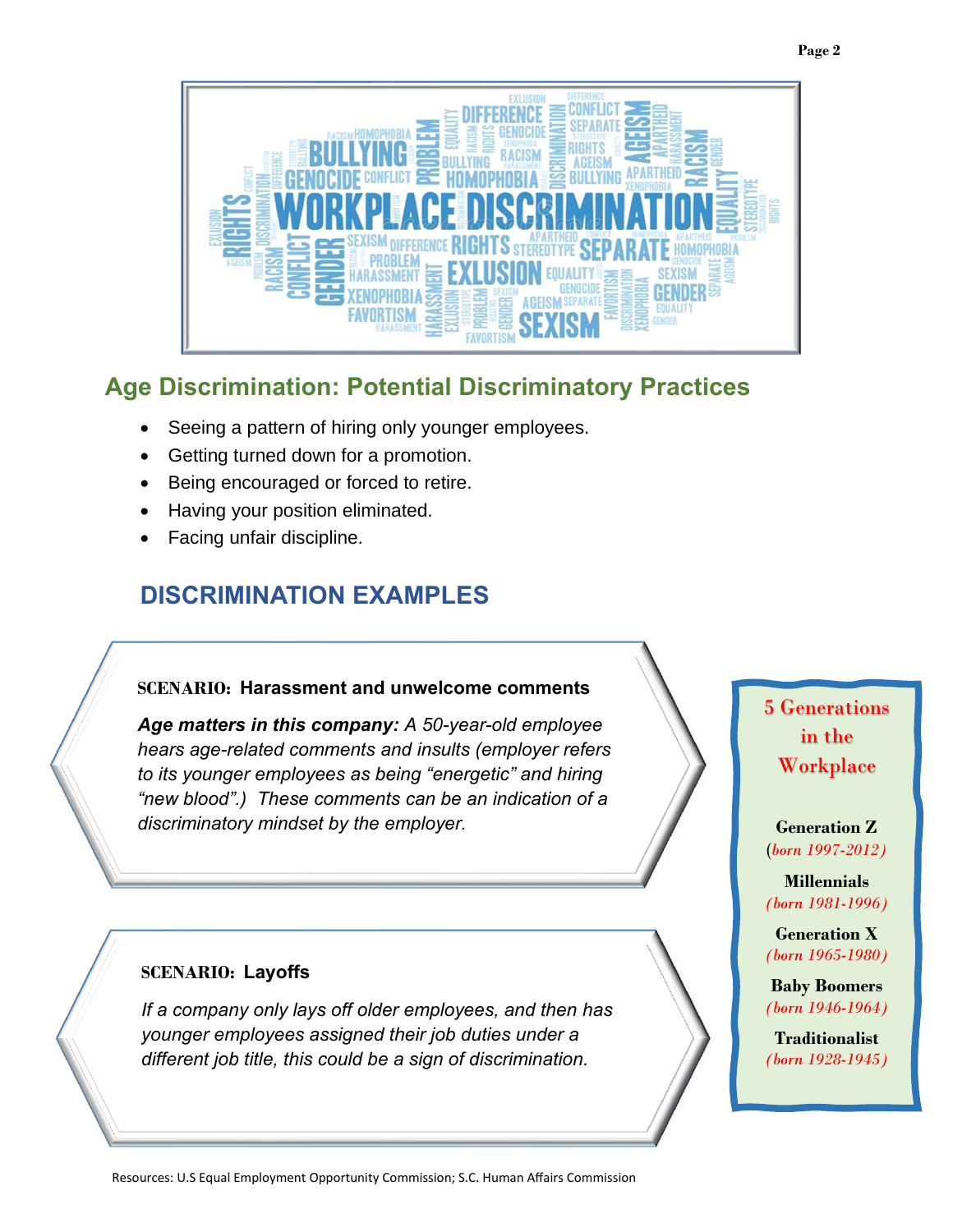Congratulations!

In recognition for achieving 100% of your 2019-2020 Affirmative Action Goals.

Agencies that achieved 100% of their goals for the 2019-2020 reporting period:

#### **S.C. Museum Commission**

**Santee Cooper Authority**

**S.C. Secretary of State's Office**

**State Board for Technical and Comprehensive Education**

Stephani Frese, Technical Services and Training Director at the South Carolina Human Affairs Commission stated that Affirmative Action Goals do not permit quotas or preferential treatment for persons of any race or sex.



#### *Affirmative Action Goals are:*

- Benchmarks to measure effectiveness of Affirmative Action Plans.
- Realistically based on availability of qualified applicants.

**For more information:**

[https://schac.sc.gov/about](https://schac.sc.gov/about-us/affirmative-action)[us/affirmative-action](https://schac.sc.gov/about-us/affirmative-action)



Anita Anderson receives award Tracie Watford receives on behalf of the S.C. Museum award on behalf of the Commission S.C. Secretary of State's



**Office** 





Mary Oakman-Long receives Ritchie Monteith, Sr. Award on behalf of State Board receives award on behalf of For Technical and Santee Cooper Authority Comprehensive Education

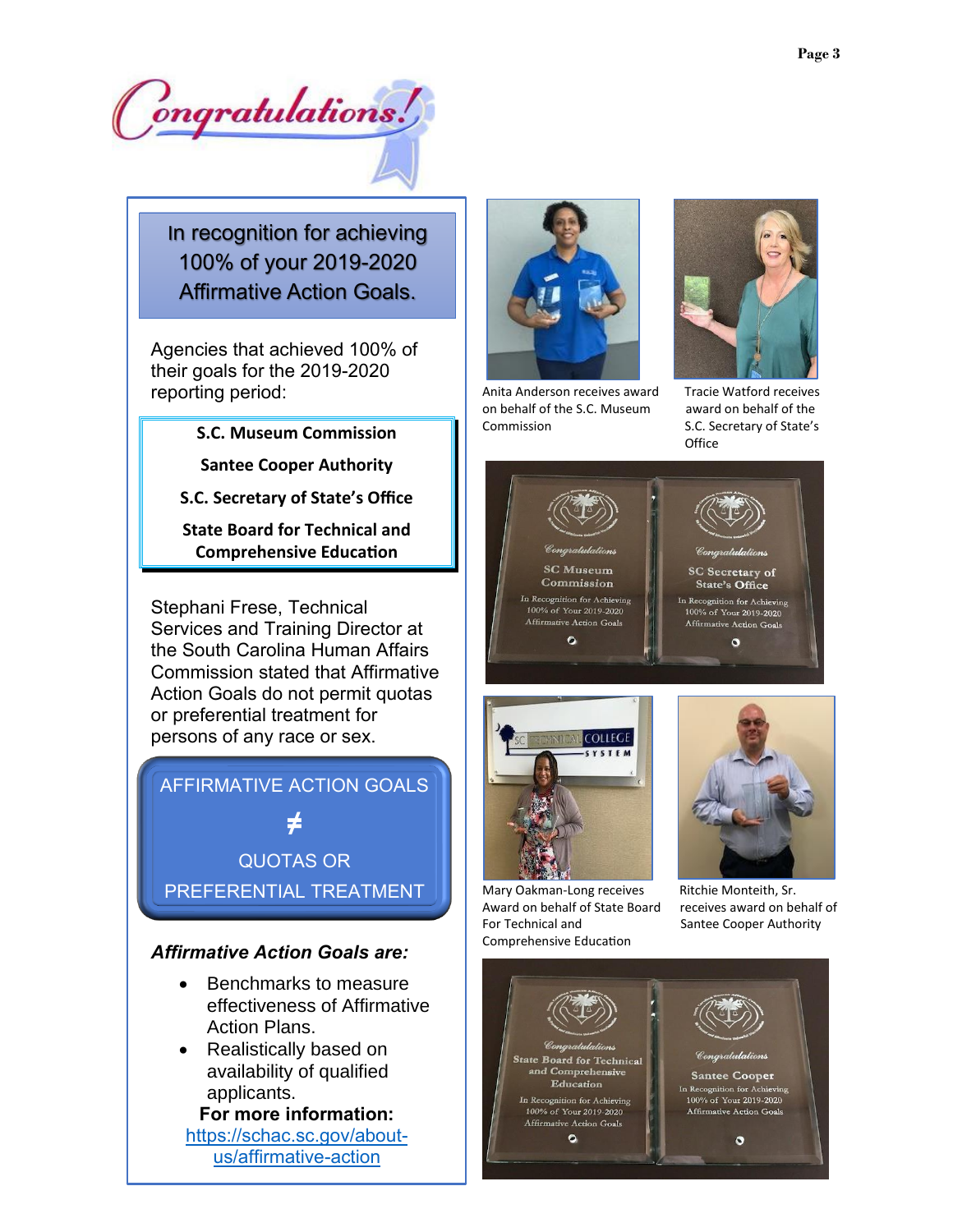Congratulations!

In recognition for achieving 100% of your 2018-2019 Affirmative Action Goals.

Agencies that achieved 100% of their goals for the 2018-2019 reporting period:

**State Board for Technical and Comprehensive Education**

**S.C. Public Service Commission**

**S.C. Museum Commission**

### **EXEMPT STATUS**

Two agencies are currently exempt from reporting due to consistently achieving their goal attainment until new Census data is available:

> **S.C. Housing, Finance and Development Authority**

**S.C. Arts Commission**

The 2020 and 2021 EEO Forums were cancelled due to the COVID-19 pandemic.







**State Board for Technical S.C. Public Service and Comprehensive Commission Education**



 **S.C. Museum Commission**

Photography: Shelton Lorick and Stephani Frese